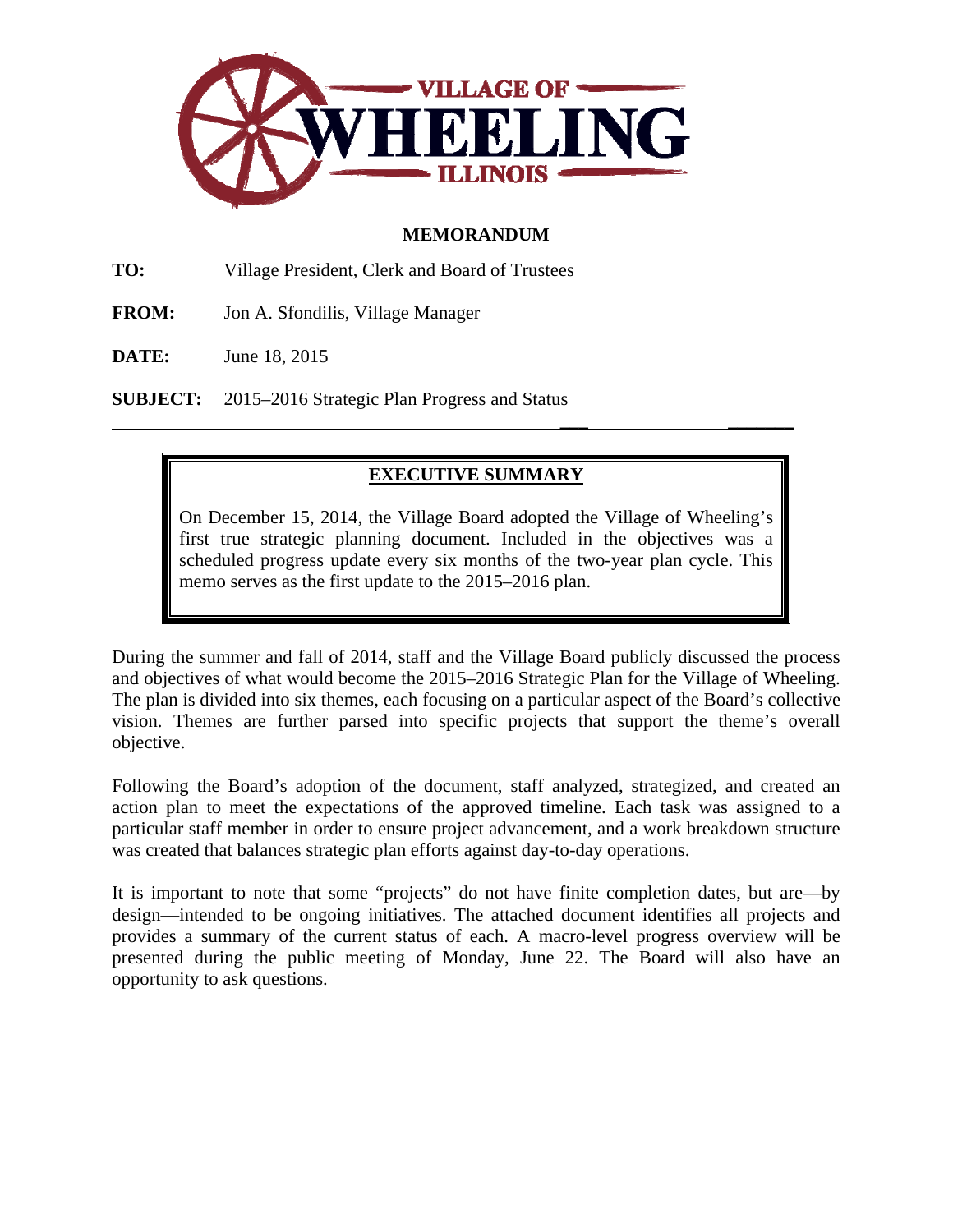#### **RESIDENTIAL LIFE**

#### **RL – 1A: Install New Sidewalks** Project Manager: Janeck

Status: *ongoing*. Approximately 1,600 linear feet of sidewalk, traffic signal modifications, and other associated intersection improvements at the corner of Milwaukee Avenue and Wolf Road (as well as a stretch of walk on Northgate Parkway) have been installed. The Northgate Crossings developer has designed and will be constructing sidewalks from the northern edge of the development to the Dundee Road intersection. Staff is pursuing Surface Transportation Program (STP) funding for Milwaukee Avenue sidewalks near Hintz Road.

#### **RL – 1B: Pedestrian and Bikeway Signage Plan** Project Manager: Jennings

Status: *ongoing*. Budget requests for Des Plaines River Trail directional signs and Prospect Heights Bike Path directional signs are 50% complete. Community Development is working with Public Works, the Cook County Forest Preserve, and the Illinois Department of Transportation (IDOT) to complete plans for installation of Des Plaines River Trail signage.

#### **RL – 2A: Village Neighborhoods Map** Project Manager: Jennings

Status: *ongoing*. A proposed map was presented to the Plan Commission (PC) on June 11, 2015, and the PC's consensus was to recommend to the Board that the map of neighborhoods be vetted publicly. Staff is preparing a memorandum encompassing the recommendation for Board review in the short term.

#### **RL – 2B: Neighborhood Identification Signs Plan** Project Manager: Janeck

Status: *ongoing*. Determination of names of Village neighborhoods for identification signs is 50% complete, as is a survey of neighborhoods for entry point locations. Designs and costs for signs have been researched. The Plan Commission has endorsed the concept of a pilot street sign topper for a limited number of neighborhoods that already have a recognized name.

## **RL – 3A: Foster Working Partnership with School Officials** Project Manager: Sfondilis

Status: *ongoing*. The Village President and Village Manager have met with their school district counterparts to discuss current and future projects, as well as overall cooperation for community improvement. Additional meetings are scheduled on an ongoing basis.

#### **RL – 3B: Regular Mtgs between Village and School Administrators** Project Manager: Sfondilis

Status: *ongoing*. Quarterly meetings have begun, and are scheduled to continue between the head administrators of each taxing body. The ongoing purpose remains building and sustaining productive relationships.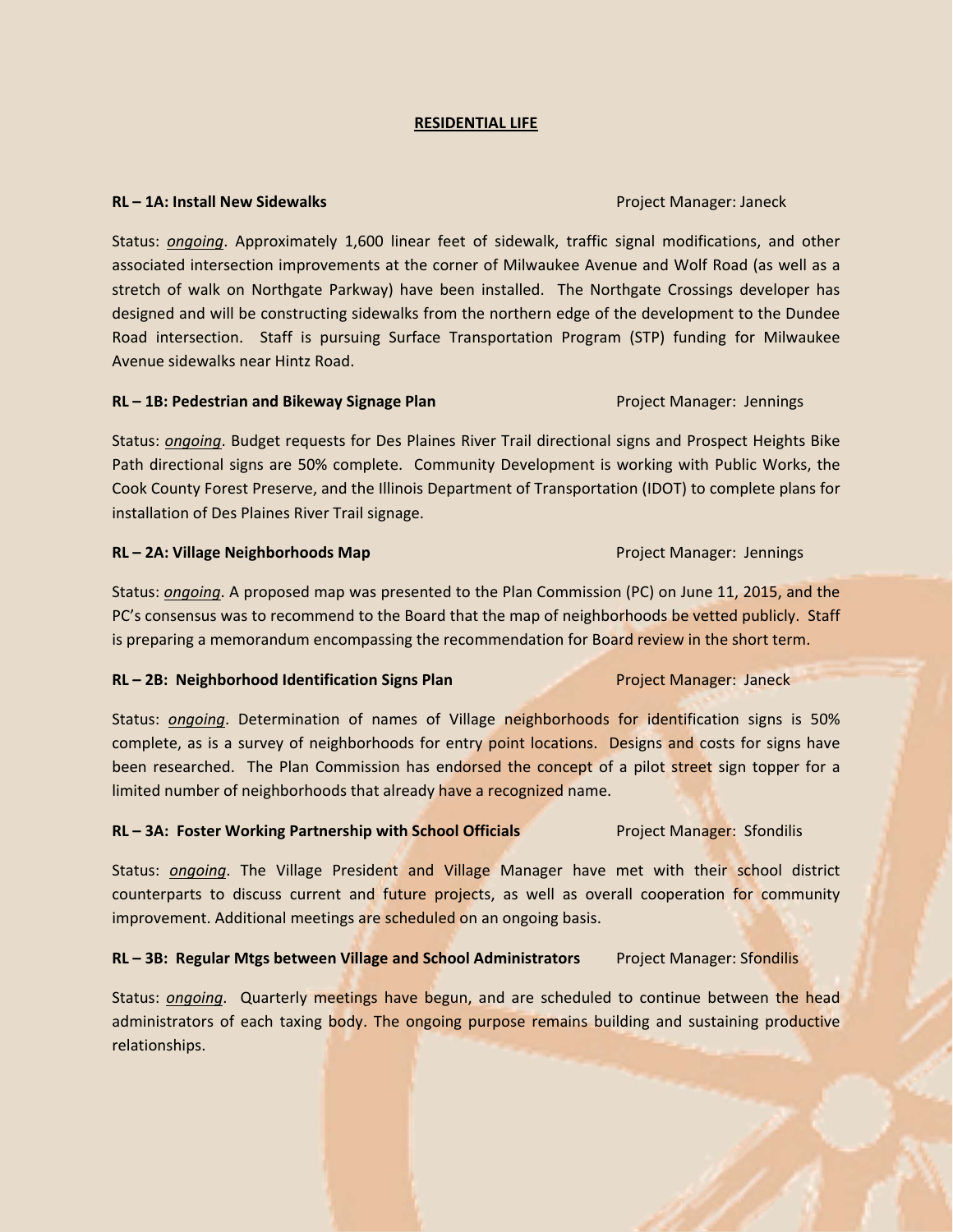## **FINANCIAL STRENGTH**

### **FS** – 1: Multi-year Property Tax Plan **Department Construction Construction** Project Manager: Mondschain

Status: *on hold*. Action on this project is delayed until more is known about the State of Illinois plans for its budget. The state has been considering the reduction of the municipal share of income tax revenue as well as potentially freezing current property tax rates. Any multi-year tax levy plan will need to be in line with upcoming budget and policy decisions from the State.

## **FS – 2: Service/Needs‐Based Staffing Model for Departments** Project Manager: Crotty

Status: *on hold*. Proposals were received earlier this year from qualified consultants. Since that time, based on uncertainty with respect to the State of Illinois budget deliberations, the project is on hold in the event that its scope needs to change or resources need to be directed elsewhere.

## **FS – 3: Alternate Revenue Source / Cost‐Sharing Opportunities** Project Manager: Sfondilis

Status: *ongoing*. Staff is part of an inaugural program through the Village's GIS provider, Municipal GIS Partners. The program is a leadership conversation among member communities of the GIS Consortium designed to foster expansion of the current model to allow for the creation of other collaborative functionality that would be mutually beneficial for all participants. The first project deals with *service request innovation*, and aims to improve and streamline internal and external controls. Future initiatives will tackle larger operational concerns.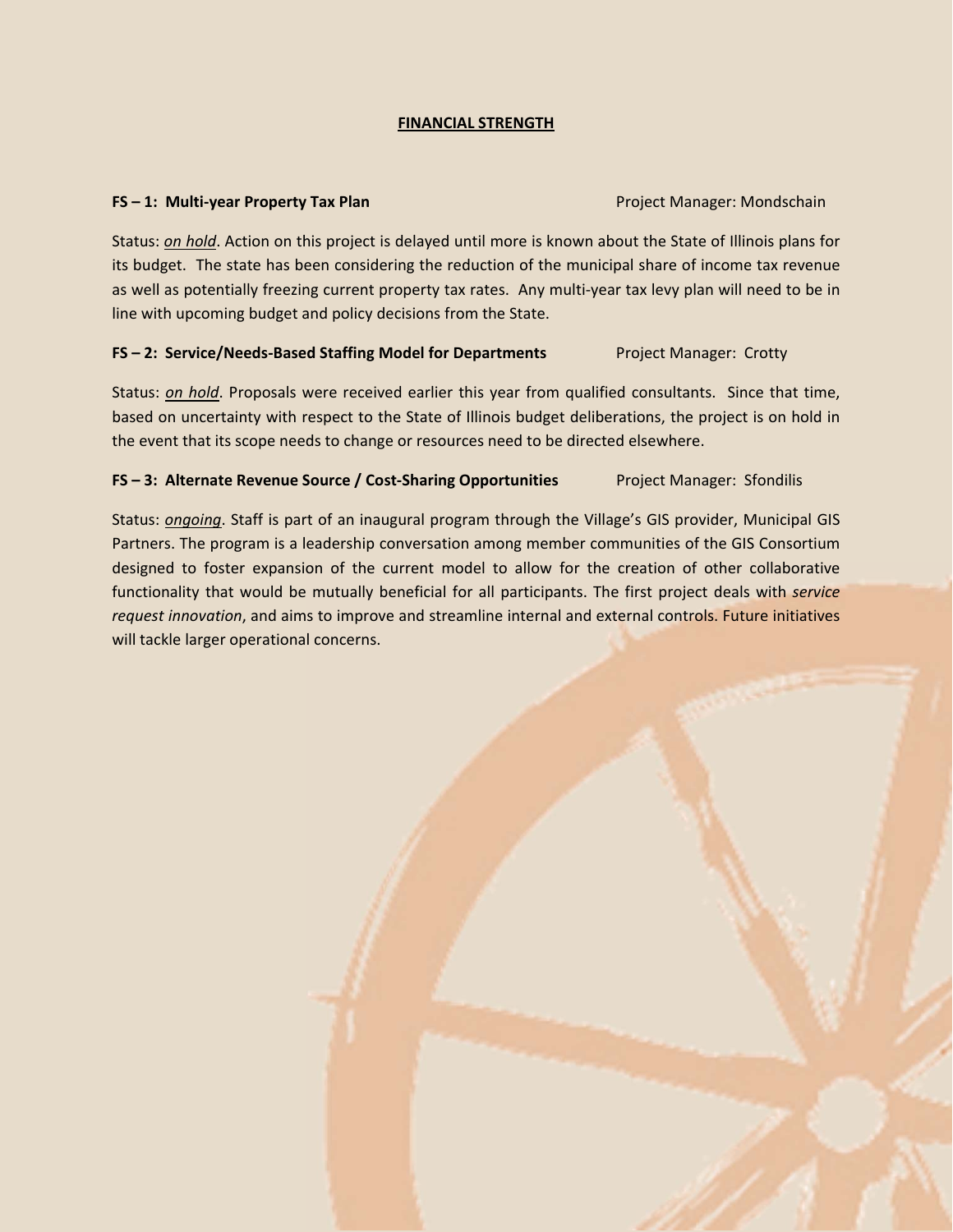### **ECONOMIC DEVELOPMENT**

### **ED – 1A: Wheeling Town Center Review and Approval** Project Manager: Jennings

Status: *ongoing*. Concept PUD review was completed in March of 2015. The submittal of the application for preliminary PUD review is approximately 80% complete. Park District authorization is required for the plan to proceed to a public hearing due to modifications proposed to the access drive west of Village Hall. The Village is awaiting receipt of an updated site plan in order for the Village consultant to complete the analysis of the traffic and parking study, as well as to address encroachments onto the Park District property near the Community Recreation Center.

#### **ED – 1B: Community Blvd Traffic Signal Agreements** Project Manager: Melaniphy

Status: *ongoing*. Following eight years of negotiation, the Fragassi Trust signed the Temporary Construction Easement documents in May. The paperwork has been forwarded to the Village by its attorney and subsequently to the US Postal Service for its signature.

### **ED** – 1C: Market Wheeling Town Center to Promote Leasing *Project Manager: Melaniphy*

Status: *ongoing*. Economic Development staff has placed promotional content in national trade publications and held meetings with retailers, restaurants, and brokers at the International Council of Shopping Centers annual convention.

#### **ED – 2A: Marketing Plan for Vacant Village‐Owned Sites** Project Manager: Melaniphy

Status: *complete*. New signage was designed and placed on the 434 and 635–769 South Milwaukee sites; the CoStar Retail Space Availability report was updated in the first quarter of 2015; advertorial space was procured for the 2015 *USA Today* Special Edition Chicago Bears Preview to promote sites in Wheeling. Marketing materials have been updated for all the available Village-owned sites, and Economic Development staff is updating CoStar reports on a quarterly basis.

#### **ED – 2B: Development Corner on Village Website** Project Manager: Melaniphy

Status: *complete*. The New Development Corner was added to the Village website in January 2015, and Economic Development staff is keeping the site fresh with current information.

## **ED – 3: Secure Tenants for Vacant Retail Space/Sites** Project Manager: Melaniphy

Status: *ongoing*. Advertorial space was secured in both the May and June issues of *Shopping Center Business*; 30 meetings were held with developers, retailers, restaurants, and brokers at the International Council of Shopping Centers annual convention; the Village has received a letter of intent for the 634– 769 South Milwaukee site for restaurant/retail development.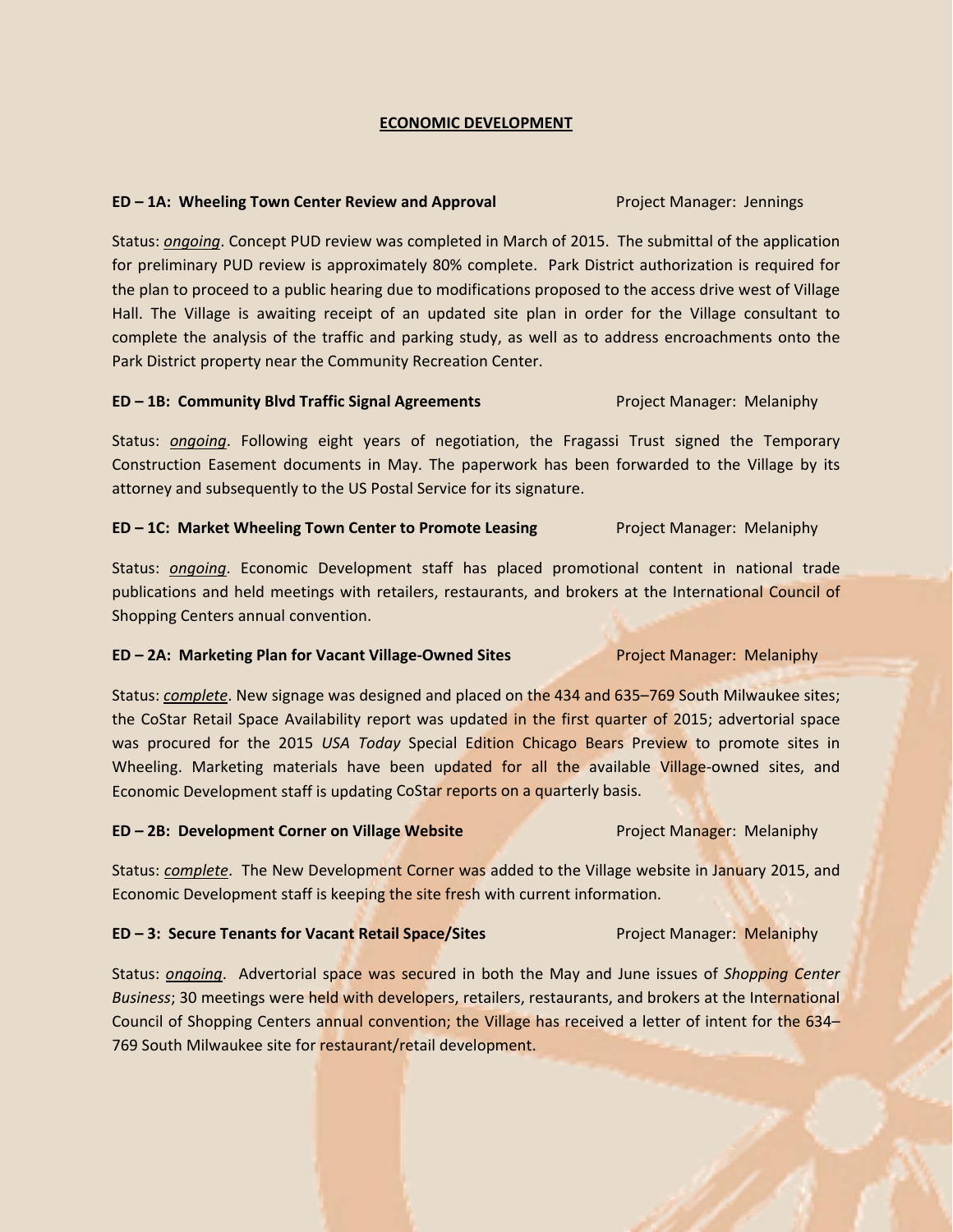## **TRANSPORTATION AND INFRASTRUCTURE**

#### **TI – 1A: Village‐wide Streetscape Plan** Project Manager: Jennings

Status: *ongoing*. Staff is working with the Plan Commission, and has provided them with streetscape designs used in the City of Naperville. Staff is updating cost estimates and vetting appropriate locations.

#### **TI – 1B: Evaluation of Façade Improvement Grant Program** Project Manager: Jennings

Status: *ongoing*. Past projects were compiled and evaluated, and a summary of the program was presented to the Plan Commission. Staff facilitated discussion at the June 11 Plan Commission meeting where a survey was completed to aid in the evaluation of the effectiveness of the program. Next steps are to summarize the results of the survey and finalize a PC recommendation to the Board of Trustees, anticipated this summer.

### **TI – 2: Lobby for Regional Transportation Initiatives** Project Manager: Sfondilis

Status: *ongoing*. Village President Dean Argiris remains the Chairman of the Northwest Municipal Conference's Transportation Committee. Success for any regional transportation initiative is increased through multi‐agency cooperation.

#### **TI – 3A: Reduce Traffic Impact from Rail Service** Project Manager: Sfondilis

Status: *ongoing*. Staff continues to lobby Canadian National (CN) to amend their policies regarding gate times for trains holding at the station. This action creates unnecessary - in staff's opinion - deployment of the gates and perpetuates congestion within the corridor. CN contends that the Village should relocate its station further south to avoid triggering the gates within their policy boundaries.

#### **TI – 3B: Investigate Modifications to Dundee/Northgate** Project Manager: Janeck

Status: *ongoing*. The Village contracted with Baxter and Woodman to design the signalization of the Dundee Road / Community Boulevard intersection and the widening of Dundee Road west of Community Boulevard to Northgate Parkway. Staff is working with the developer of the Town Center on intersection widening and realignment at Dundee Road and Northgate Parkway. Improvements include road widening, possible land realignment, and adjustment of the turning radius. Construction is expected to begin in 2016.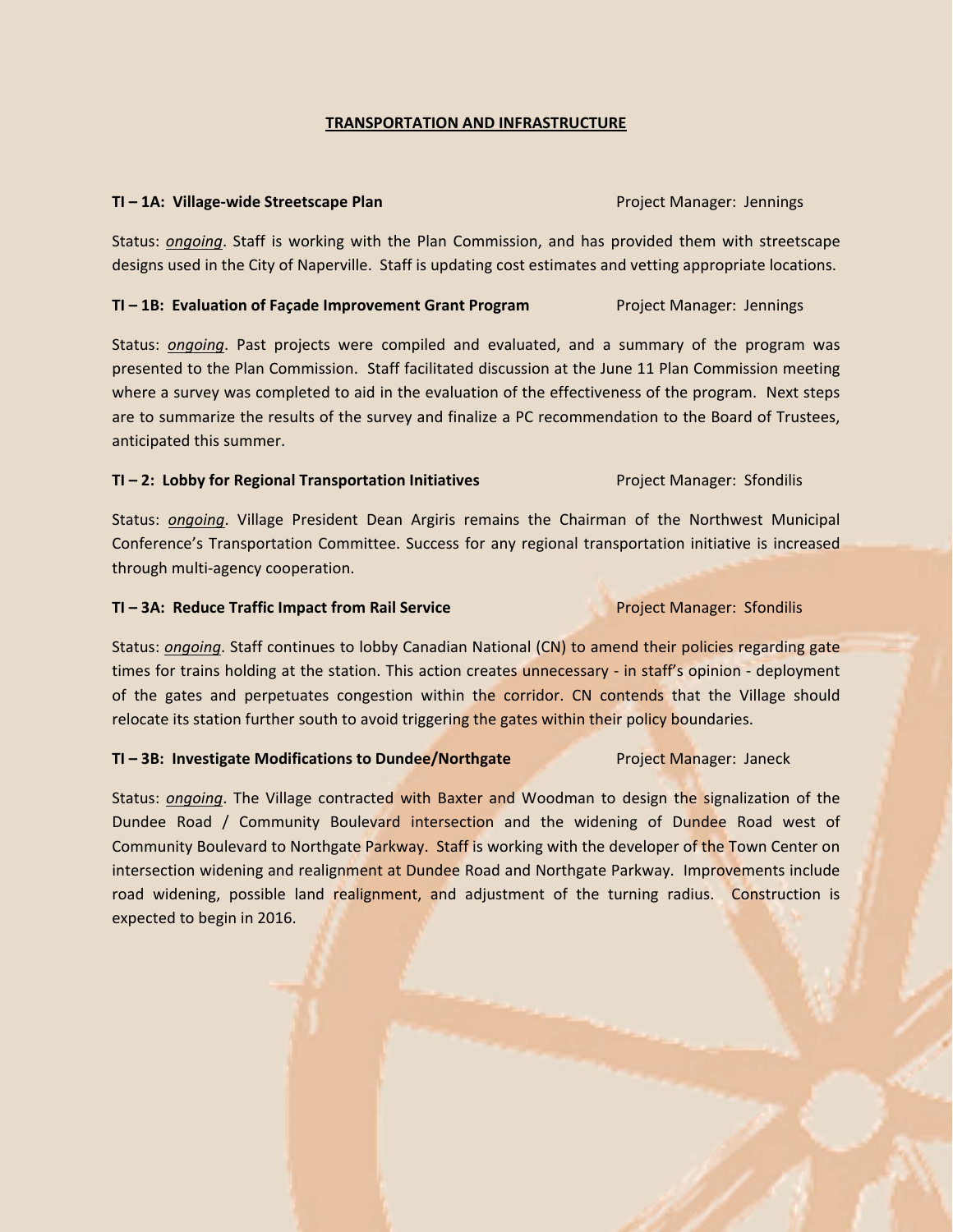## **COMMUNITY IMAGE**

#### **CI – 1A: Improve Cable TV Channel Appearance/Organization** Project Manager: Ursan

Status: *complete*. A new and improved visual layout for the bulletin board slideshow was developed, and the system is live.

## **CI – 1B: Create Online Community Events Calendar Portal** Project Manager: Ursan

Status: *ongoing*. A new domain name was acquired for the Community Calendar portal, and the main calendar into which sub‐calendars will be merged has been developed. Project is 50% complete. Next steps are to share the test site with the Village Board and obtain approval for rollout.

### **CI – 1C: Research Mobile App for Smartphones/Tablets** Project Manager: Ursan

Status: *ongoing*. Initial work has begun researching companies that offer mobile app services, but significant work on this project is not anticipated until 2016.

#### **CI – 1D: Investigate Redesign of Website** Project Manager: Ursan

Status: *ongoing*. Staff is authoring a Request for Proposals (RFP) and anticipates issuing said RFP during the summer of 2015. This is an involved project that will not be completed until early 2016.

#### **CI – 2A: Develop/Implement Social Media Policy** Project Manager: Sfondilis

Status: *complete*. Policy was implemented in late 2014.

#### **CI – 2B: Create Social Media Accounts for the Village of Wheeling** Project Manager: Ursan

Status: *complete*. Facebook and Twitter accounts were initiated and launched in late 2014.

## **CI – 3A: Update Village Slogan** Project Manager: Crotty

Status: *set to begin in fall of 2015*. This project anticipates involvement with the schools and is targeted to begin in the fall of 2015.

#### **CI – 3B: Update Economic Development Marketing Materials** Project Manager: Melaniphy

Status: *ongoing*. A Community Map highlighting restaurants, retailers, banks, churches, schools, parks, and entertainment attractions is complete. The Wheeling Restaurant and Catering Guide has been updated, and Economic Development staff continues to update CoStar reports on a quarterly basis.